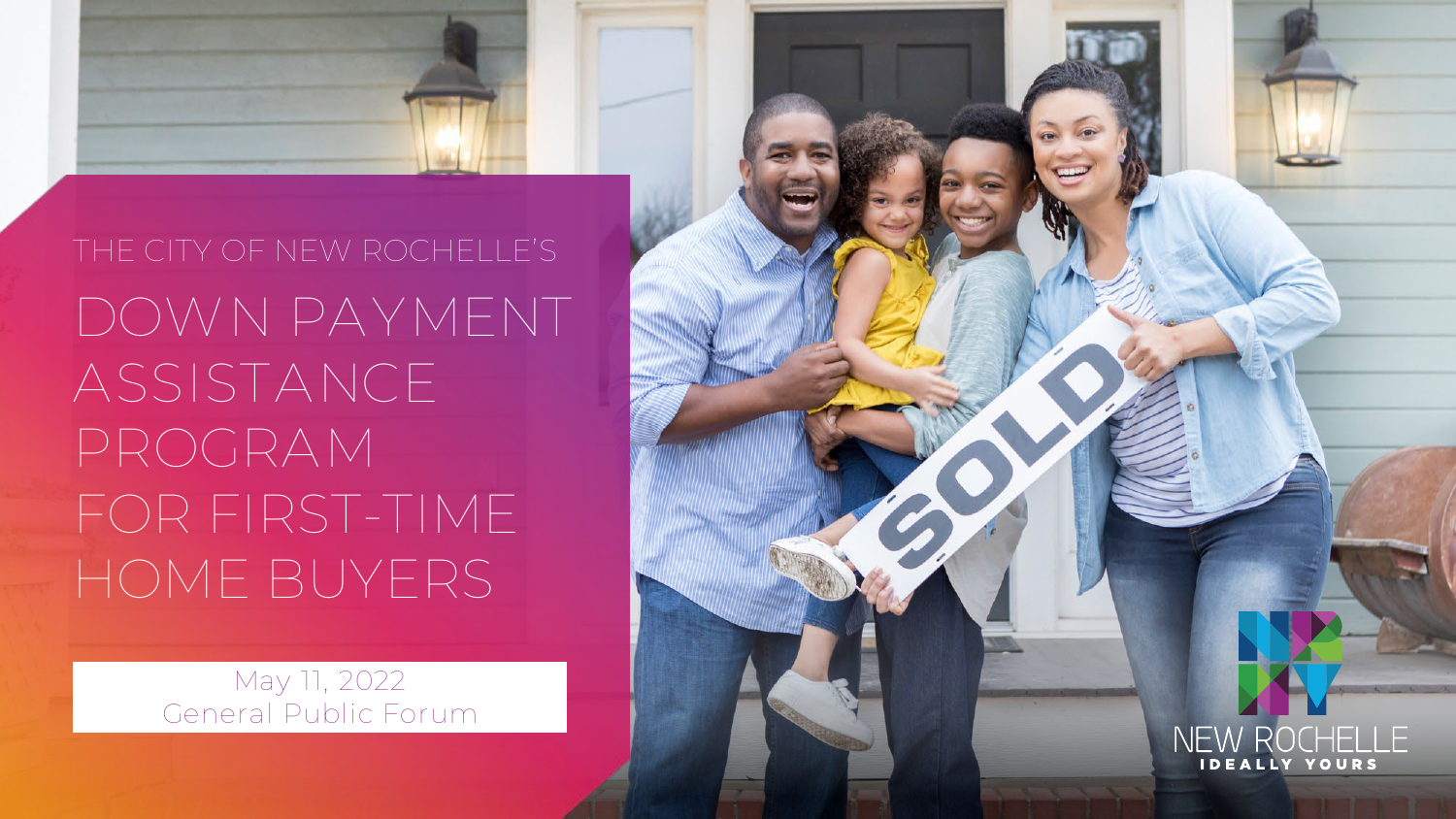### AGENDA

#### INTRODUCTION

*Commissioner Adam Salgado* Department of Development

#### DPAP OVERVIEW

*Orisha Jennings-Hudgins* Executive Director of Operations & *Kristi Parisi* Community Development Specialist

#### THE HOMEBUYING PROCESS

*Cecilia Alcantara* Director of Homeownership Westchester Residential Opportunities, Inc. (WRO)

#### Q & A

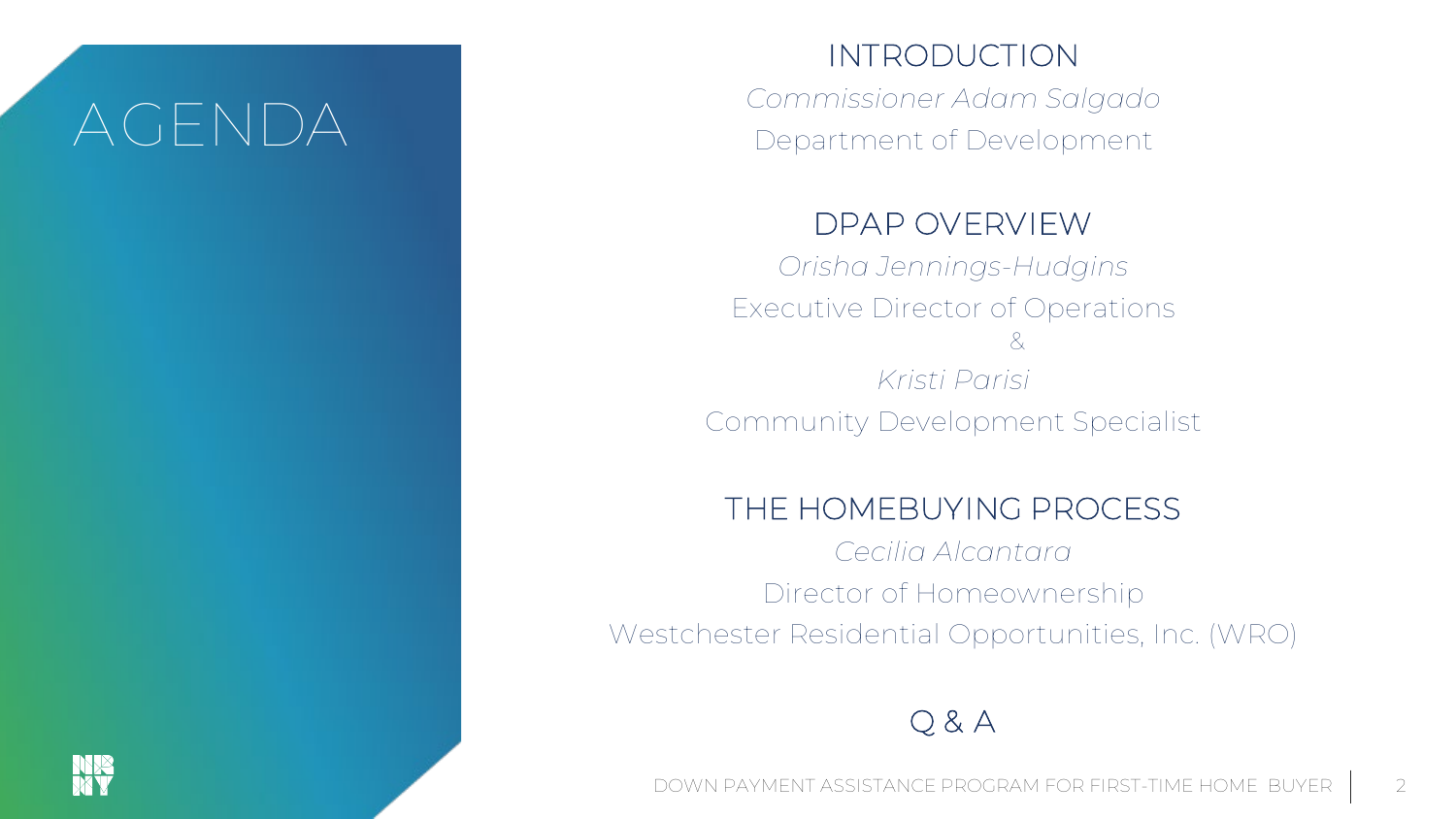### Down Payment Assistance Program (DPAP)

Up to 19% of the purchase price of a single-family residence for Down Payment Costs. Does not include Closing Costs.

- **Funded by the US Department of** Housing and Urban Development's (HUD) HOME Program and the City's Affordable Housing Fund.
- **The DPAP Loan is a mortgage loan** which is secondary to the primary mortgage and is used to cover a portion of the down payment cost.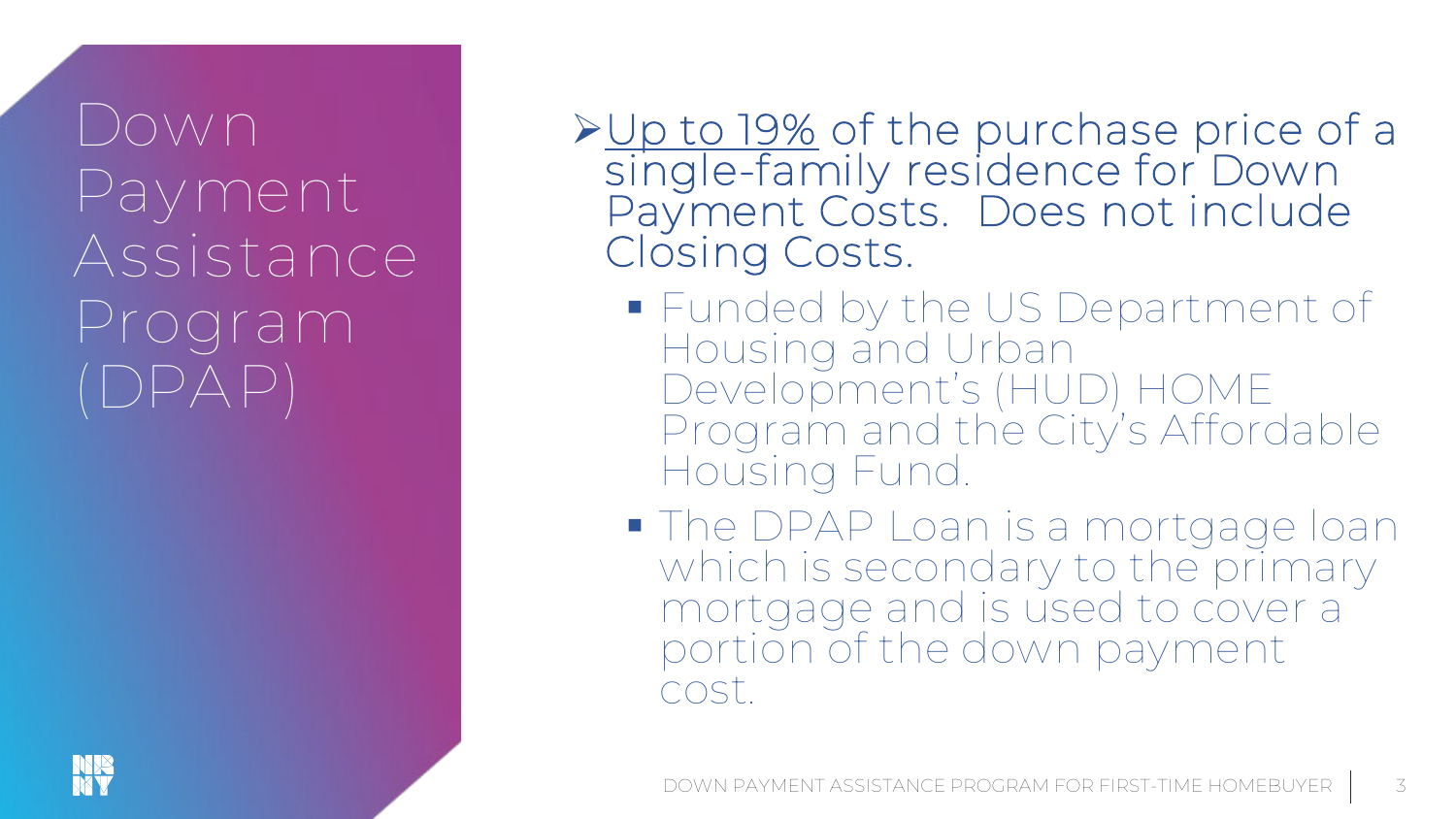### Down Payment Assistance Program (DPAP)

- ▶ The loan is forgivable over five (5) years as long as the homeowner resides in the home.
	- **This zero-Interest forgivable mortgage loan** to be used to assist with the down payment toward the purchase of owner-occupied housing in New Rochelle.
	- **Loan is forgiven at the end of the Five (5)** year term as long as the single family residence is:
		- not sold
		- transferred or
		- V rented out
		- o If any of the above occur, the loan will be repaid according to HUD repayment schedule by the homebuyer.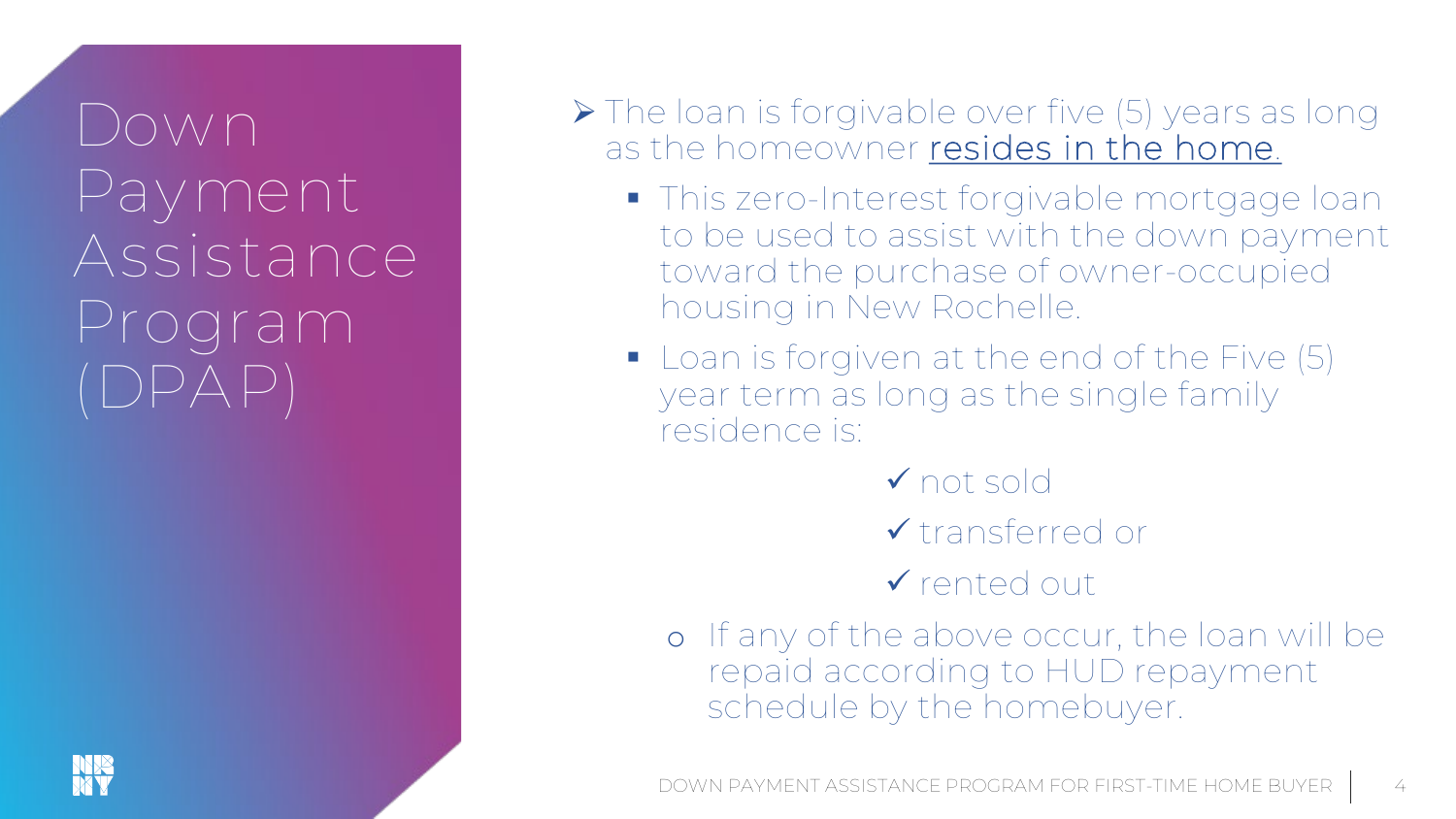# DPAP Eligibility Criteria

- Must be a New Rochelle Resident and a First-Time Homebuyer – MUST BE PRE-APPROVED FOR A MORTGAGE
	- Must not have owned a home during the three (3) year period immediately prior to the purchase\*
	- **Be a Low-to-Moderate Income Household.** All applicant household must have a gross annual income not exceeding 80% of the area median income as determined by HUD.

| <b>2022 Income Guidelines (Westchester County)</b> |  |                |                                     |                                                          |          |          |
|----------------------------------------------------|--|----------------|-------------------------------------|----------------------------------------------------------|----------|----------|
| <b>Household Size</b>                              |  | 2 <sup>1</sup> | $\mathbf{3}$                        | 4                                                        | 5        | 6        |
| Maximum Income                                     |  |                |                                     | \$77,650 \$88,750 \$99,850 \$110,900 \$119,800 \$128,650 |          |          |
| Minimum Income                                     |  |                | \$40,000 \$40,000 \$40,000 \$40,000 |                                                          | \$40,000 | \$40,000 |

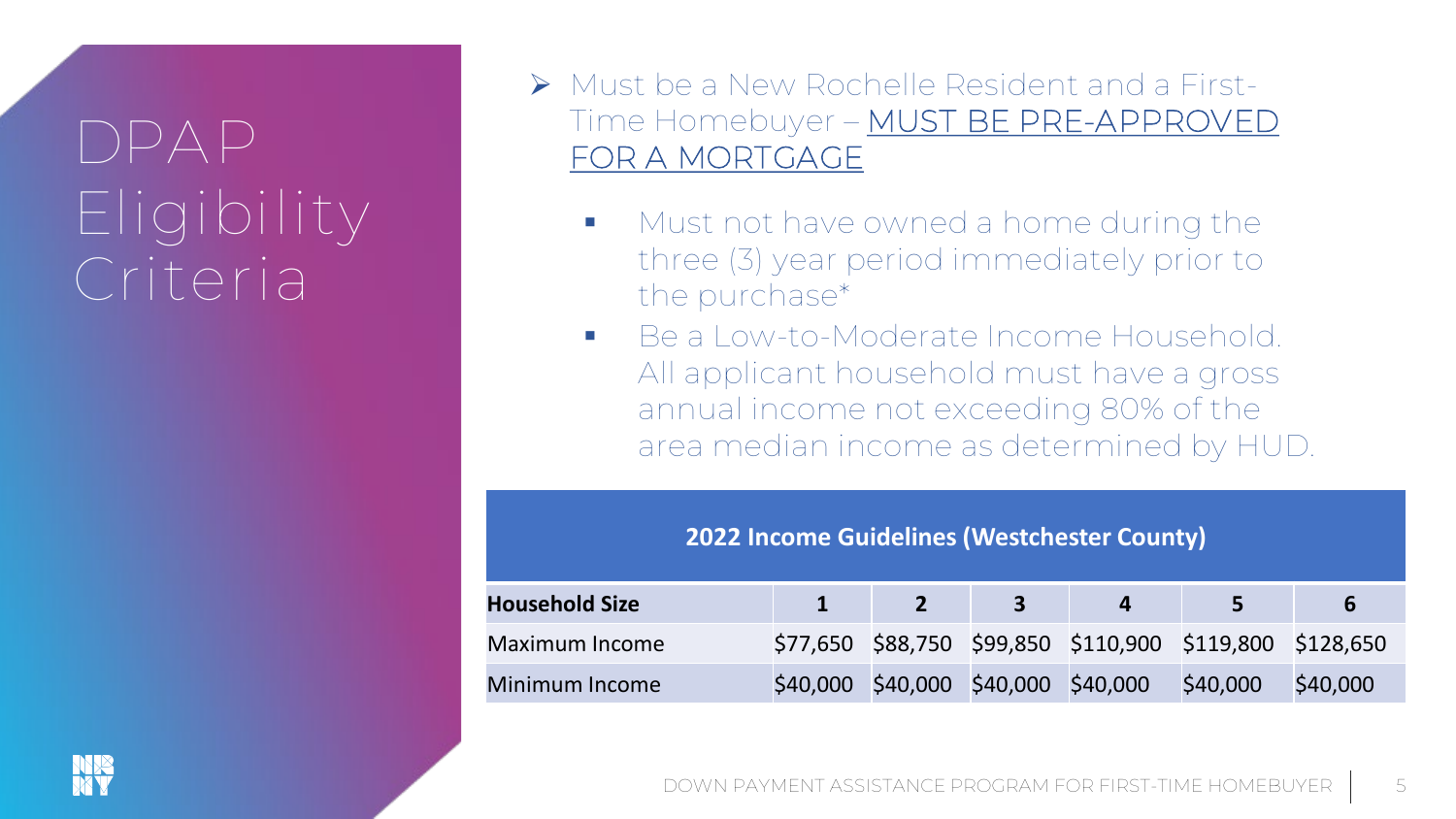# $DPAP$ Eligibility Criteria

- ▶ Occupy Property as Principal Residence for five (5) year.
- Applicant must contribute, from their own funds, any where from 1% to 19% of purchase price towards down payment.
	- o Applicant's contribution is based on the applicant's entire financial portfolio.
- Purchase price of Home must not exceed Home Value allowed by HUD (\$494,000)

\* Waiver for U.S. Military Veterans possessing a DD-214, verifying honorable service.

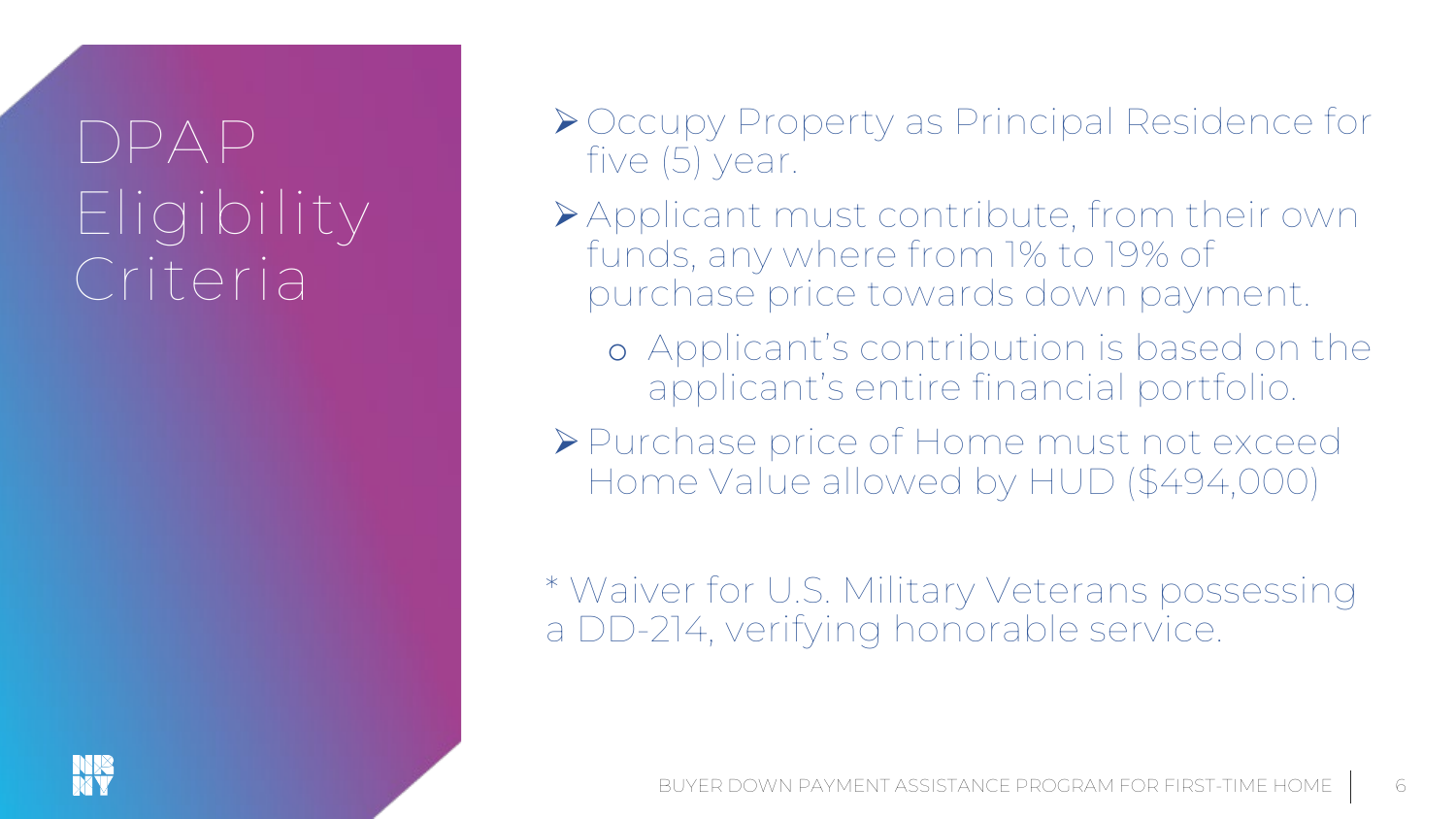#### 3 Step Process



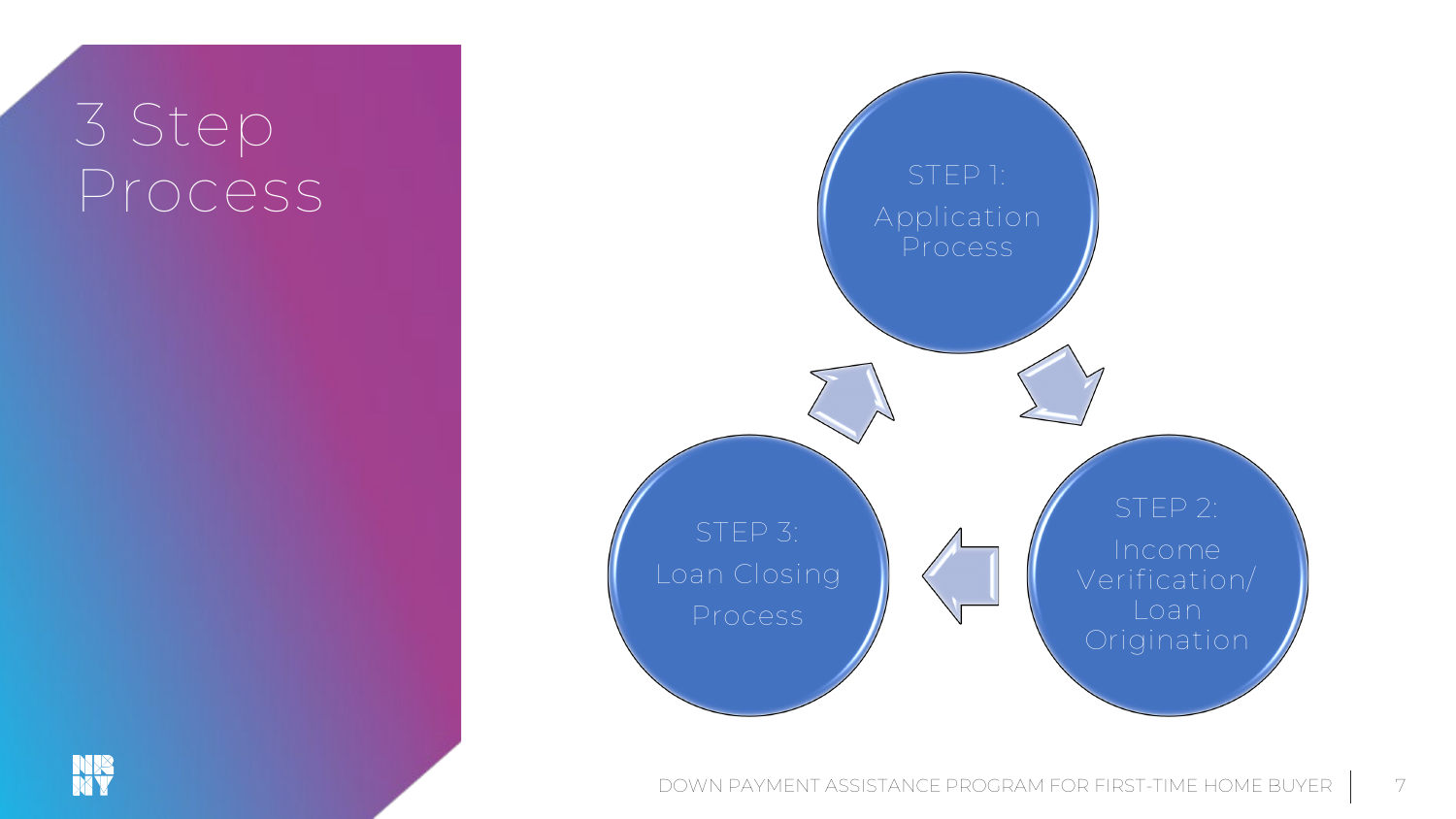# STEP 1:

### APPLICATION PROCESS

 A completed application should be submitted to the Department of Development (DOD). **O**If eligible, applicant will be notified and work with Income Verification Team on next steps. **O**If not eligible, applicant will be informed. **O**If application is incomplete, DOD will inform applicant of missing information and documentation. **QApplicant will be have up to 15 business** days to provide missing documentation to complete their application.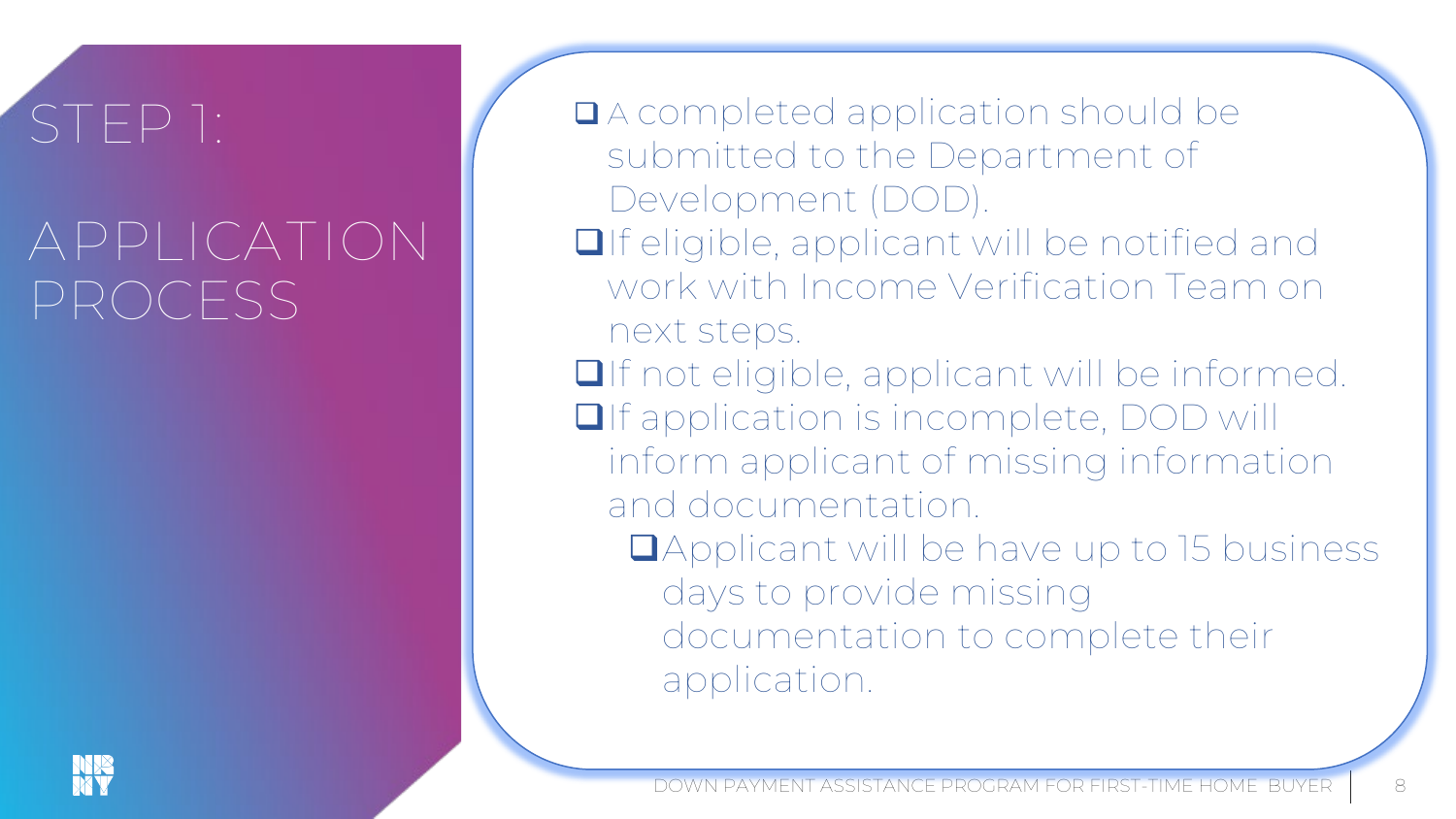# STEP 2: EDUCATION

# INCOME VERIFICATION

# LOAN ORIGINATION

The Income Verification Team will assist:

- **The Homebuyer during the entire homebuying** process.
- **Q** Applicants must complete a Mortgage Counseling /Education Workshop.
	- **Resources will be provided, including** homebuyer education, workshops and individual counseling, in English and in Spanish.
- Determine the amount the applicant is eligible to receive in Down Payment Assistance.
- **Q** NR Department of Development will issue a voucher stating how much the applicant is eligible for.
- Once voucher is issued, applicant has 90 days to find home. An extension can be given for an additional 90 days upon request

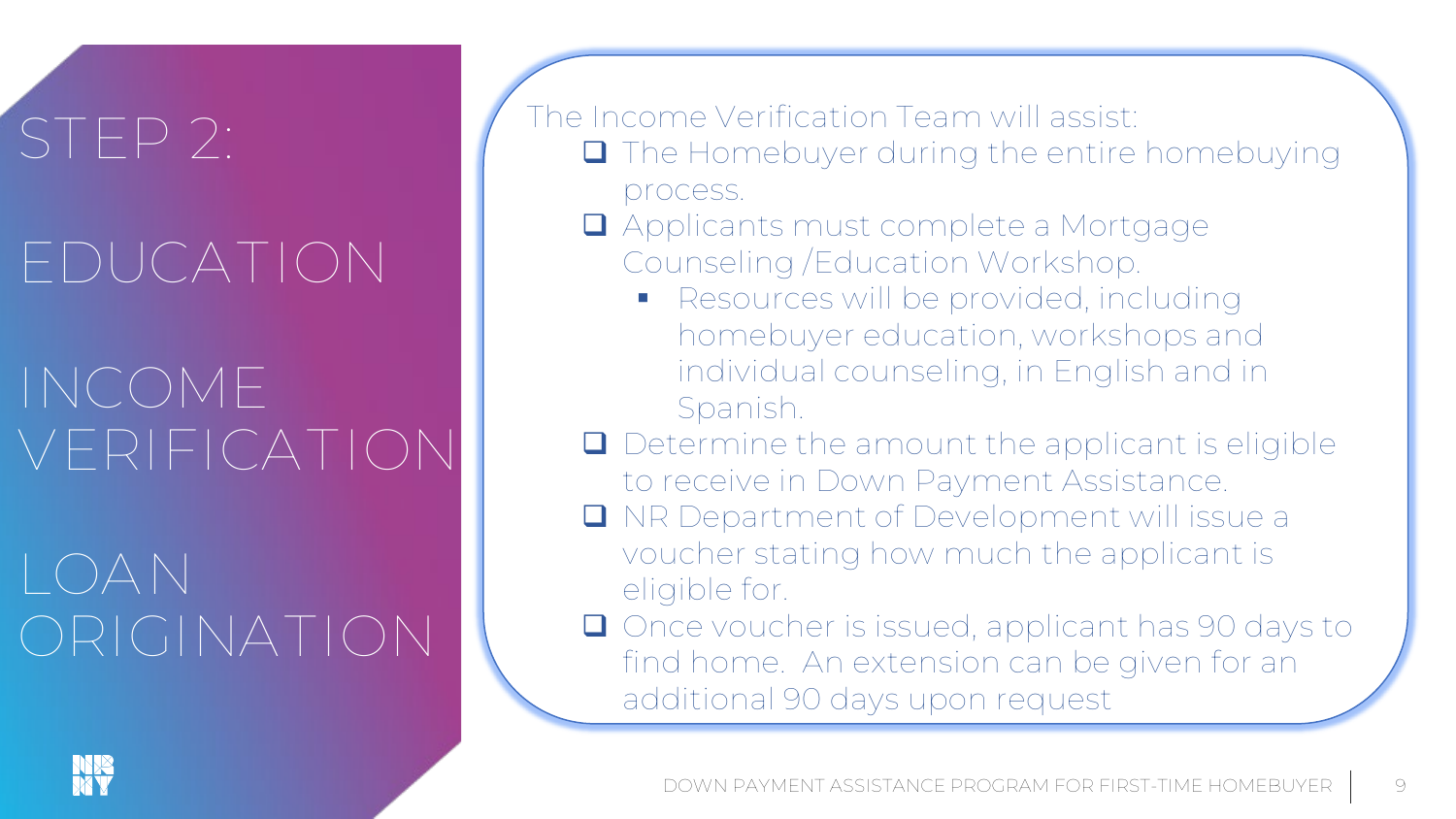# STEP 3:

# LOAN CLOSING PROCESS

#### LOAN CLOSING PROCESS

- City will assist with the property evaluation (inspections) as the property must meet HUD guidelines.
- **Q** Prepare paperwork to finalize the DPAP loan.
- **Q** Consult with the mortgage lender on final package.
- **OD** will prepare check on the final agreed upon DPAP loan amount and bring the day of the closing.

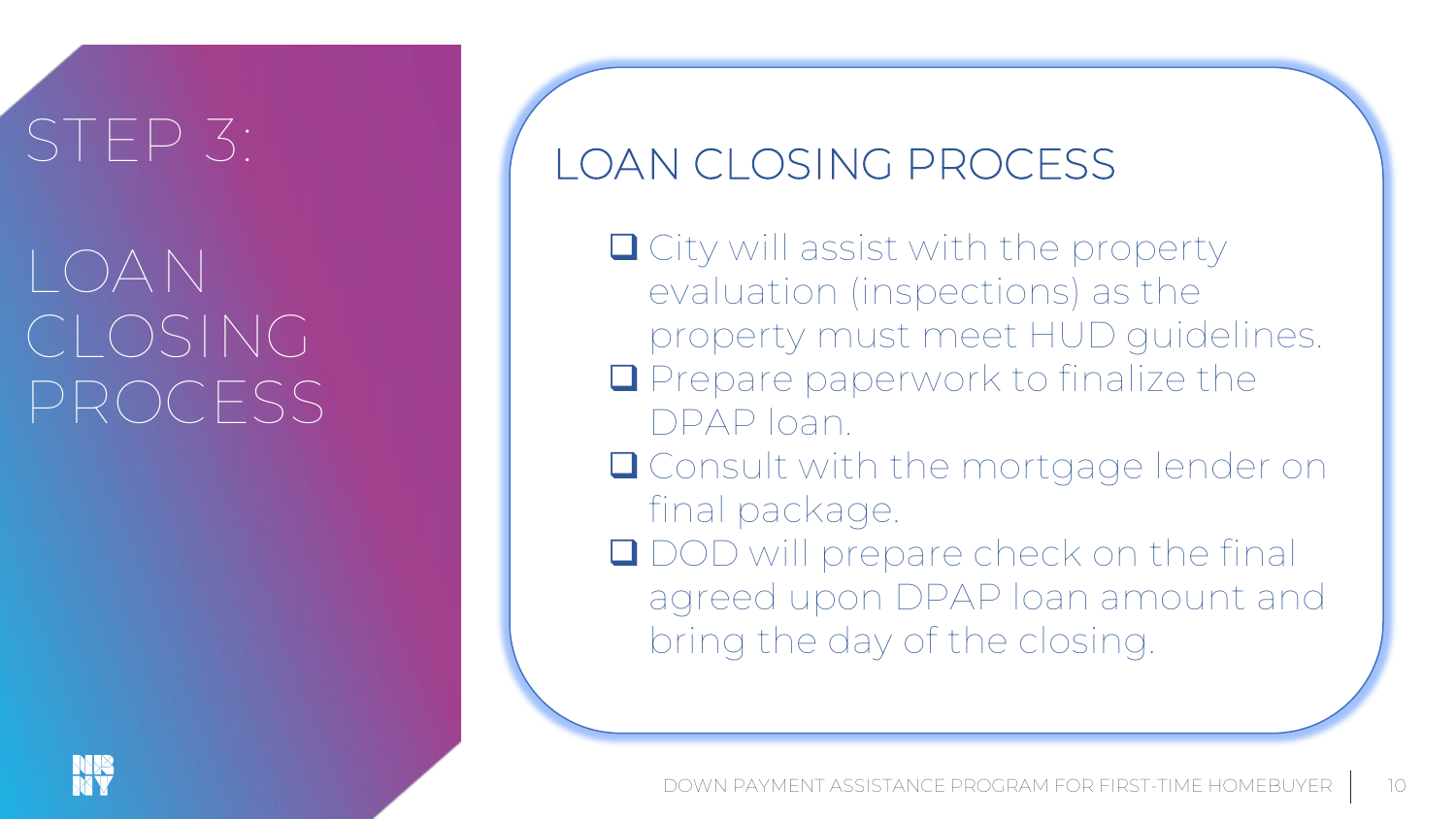